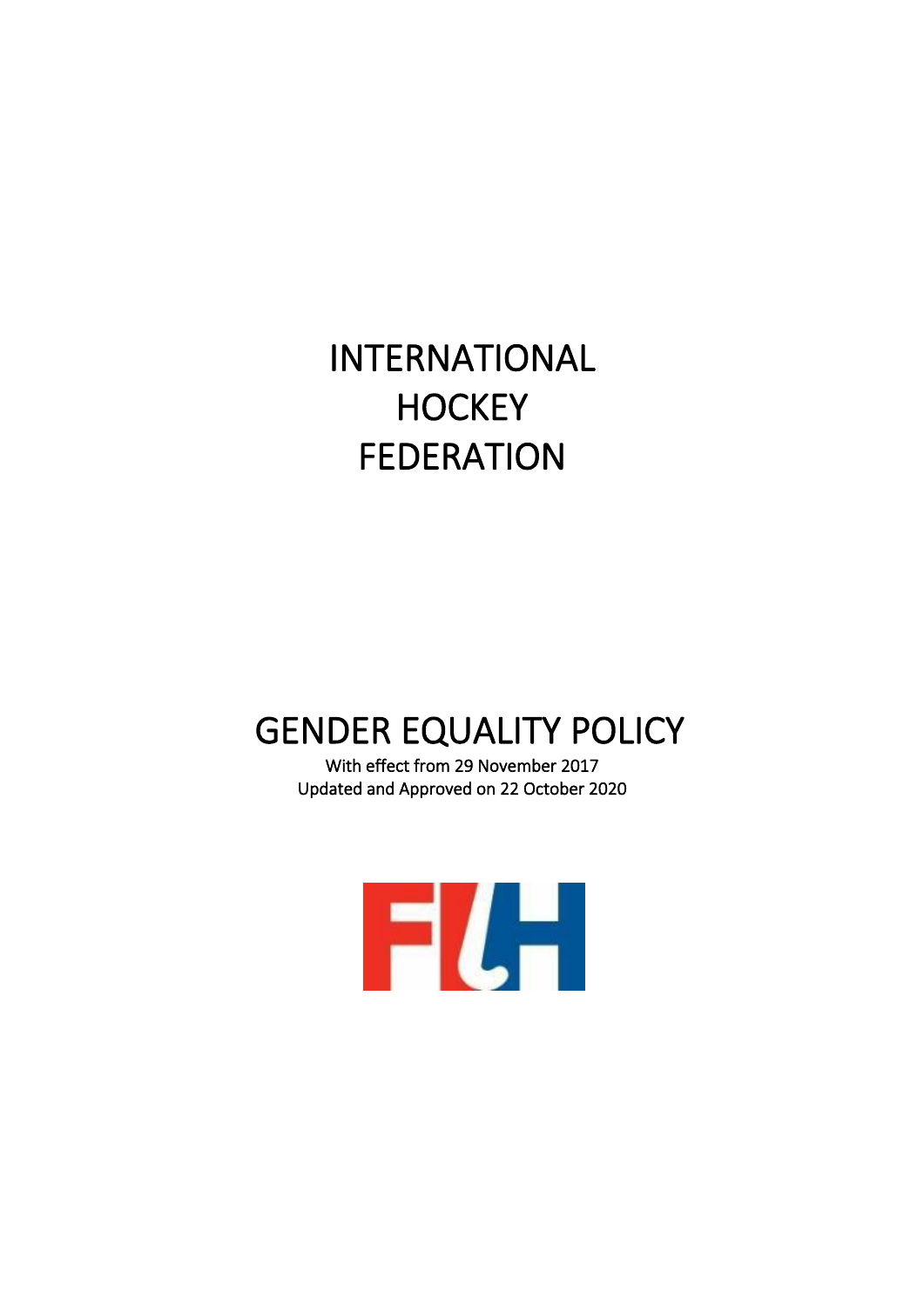

#### **Introduction**

Article 1.4 (a) of the FIH Statutes records FIH's commitment to ensuring that all members of the Hockey family do not face discrimination of any kind such as race, ethnicity, colour, gender, sexual orientation, language, religion, political or other opinion, national or social origin, property, birth or other status.

The Gender Equality Policy of the International Hockey Federation (FIH) aims to promote gender equality in the sport of Hockey.

# **Purpose**

This policy aims to:

- encourage gender balance within the FIH, because it is a matter of good governance to represent the hockey population at the management level (fifty per cent men and fifty per cent women); and
- ensure the prevention of any unlawful discrimination or other unfair treatment, whether intentional or unintentional, direct or indirect, against Covered Persons on the grounds of gender that may preclude them from participating fully in any aspect of hockey.

#### **Aim**

FIH is committed to encourage and support the participation of women and men in hockey at all levels. This will be achieved by creating awareness of the importance of equality for both women and men playing Hockey, as well as all levels of its management.

Creating awareness means using all possibilities to explain and to promote the importance of working on and off the field with both genders equally and to change attitudes, behaviours and beliefs that reinforce inequalities between women and men.

It is the intention of the FIH to review its practices once every 2 years. It is the intention to ensure the commitment of the FIH Executive Board and the FIH Committees to come to a 50/50 representation off the field of play. FIH Panels will continue to be based on the specific expertise required but are strongly encouraged to recruit a balance of suitably qualified, professional women and men. FIH wants to ensure that the creation of awareness of gender equality is not only about the numbers of female and male representatives, but also about the (recruitment) processes involved across all Continental Federations and National Associations.

FIH shall also promote the use of gender-neutral terms in its governance documents.

At a sport level, this also means a commitment to increasing the recruitment and development of women coaches, umpires and officials at the highest level of the sport to achieve greater gender balance in the sport.

The Continental Federations play an important role in 'spreading' the message of creating awareness.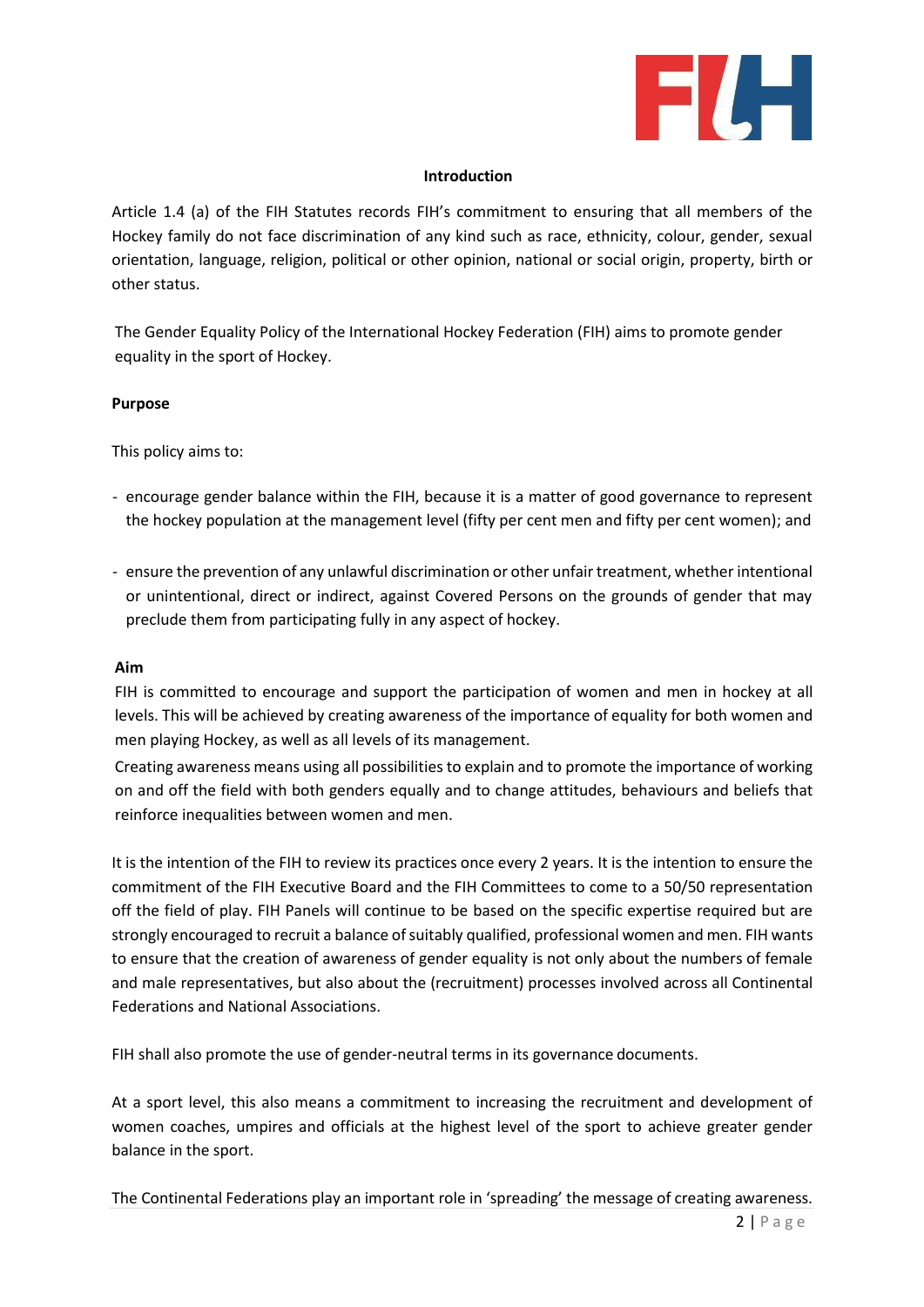

They are encouraged by the FIH Women in Sports Committee to implement this Policy at its Board level and to encourage their NAs to do the same.

# **Applicability**

This policy is applicable to Covered Persons (as defined in the FIH Integrity Code<sup>1</sup>).

#### **Commitments**

In support of its commitment to ensure gender equality, the FIH has undertaken the following goals (which list will continue to evolve):

- a) Amended the FIH Statutes to require that of the 8 elected ordinary FIH Executive Board members, 4 must be men and 4 must be women (achieved since 2010);
- b) Invited the FIH Executive Board to become HeforShe Ambassadors (achieved since March 2017);
- c) To encourage and promote a gender-aware and gender responsible organisational culture within FIH, the CFs and NAs (ongoing);
- d) To ensure a balance of applications for women and men for nomination to FIH Committees (achieved since March 2019);
- e) To create a coherent succession Policy within FIH to make it attractive for both women and men to take the step up from athlete or official to a management position within FIH (to be achieved).
- f) To install an Award for the best performing Continent, the so called Equally Amazing Award (to be achieved).
- g) To organise webinars focused on gender equality in hockey, by the FIH Women in Sports Committee in collaboration with the Continental Federations, through the FIH Academy (to be achieved).
- h) To provide the opportunity for more women to attend yearly coaching courses organised by the FIH and to monitor with KPIs (ongoing).

Accordingly, this policy aims to support an open environment for all those involved in playing Hockey throughout the world and/or are involved in the administration of the sport.

<sup>1</sup> Covered Persons Definition in FIH Integrity Code: [http://www.fih.ch/media/12943893/2018-01-15-final](http://www.fih.ch/media/12943893/2018-01-15-final-approved-fih-integrity-code.pdf)[approved-fih-integrity-code.pdf](http://www.fih.ch/media/12943893/2018-01-15-final-approved-fih-integrity-code.pdf)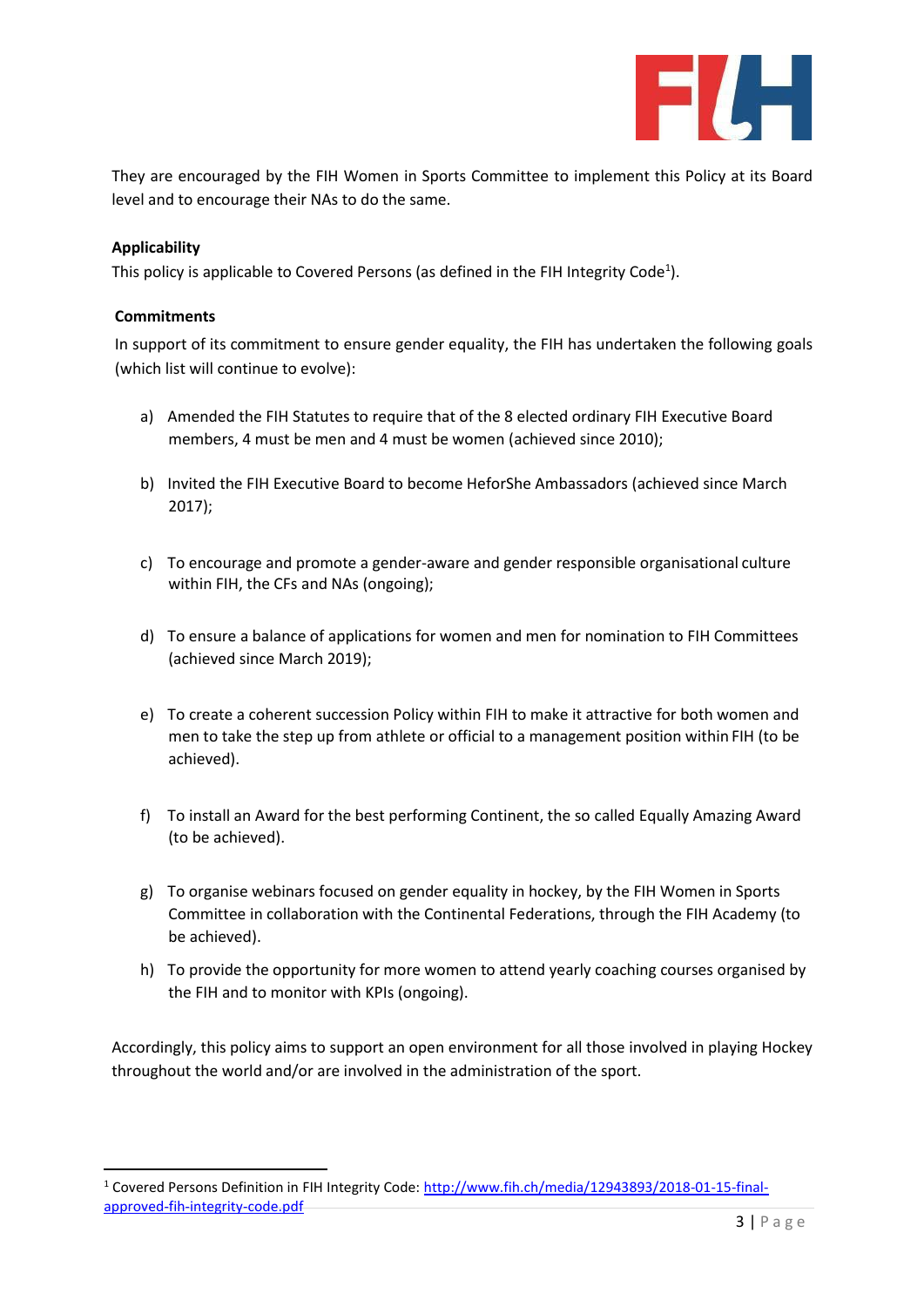

#### **Transgender/Gender reassignment/Transsexual athletes**

With due regard to the element of fair play, FIH, as a gender-affected sport, aims to allow transgender athletes the ability to compete at the highest level. FIH recognizes the fact that decisions about participation must be taken on an individual basis as the integrity of men's and women's Hockey must be respected.

FIH recognizes that various terms may be used when referring to transgender people therefore, for convenience and clarity, the following terms have been adopted:

**Transgender**: umbrella term to cover transsexual women/men, intersex people, androgyny and polygender people, cross dressing and transvestite people.

**Gender reassignment:** a person who is undergoing or who has undergone treatment with the objective of changing their sex.

**Transsexual person:** a person who has transitioned from the opposite sex. A transsexual male will therefore imply someone who has transitioned from female to male and vice versa. This term is not to be confused with [cross-dresser or transvestite.

# **Discrimination**

FIH recognises that discrimination in any form, direct or indirect, on the grounds of gender, is unacceptable<sup>2</sup>. Any breach of this policy in the form of discrimination, victimization or bullying whilst carrying out duties on behalf of FIH or otherwise acting as a representative of FIH shall result in disciplinary proceedings. All those who are involved with Hockey, irrespective of their gender, shall be treated in an equal, fair, open and respectful manner. Therefore, all Covered Persons have a responsibility to follow, respect and advocate the aims of this Gender Equality Policy.

#### **Corporate Responsibility**

[To provide strategic direction and leadership to mainstream gender equality, the FIH will aim to institutionalize gender equality and endeavours to ensure that Hockey, at all levels, remains free from gender bias.

Accordingly, it is the responsibility of the FIH to ensure that this Policy is implemented and communicated appropriately. The FIH will ensure that all FIH regulations are compatible with international legal standards.

A copy of this Policy will be available on the FIH website<sup>3</sup>.

 $<sup>2</sup>$  Direct Discrimination: treating a person less favorably than you would treat others because of their gender.</sup> Indirect Discrimination: applying, without reasonable justification, some criteria or practice which appears to apply equally to all but which, in practice, disadvantages a person because of their gender.

<sup>&</sup>lt;sup>3</sup> FIH Gender Equalit[yhttp://www.fih.ch/inside-fih/our-official-documents/fih-gender-equality-policy/](http://www.fih.ch/inside-fih/our-official-documents/fih-gender-equality-policy/)